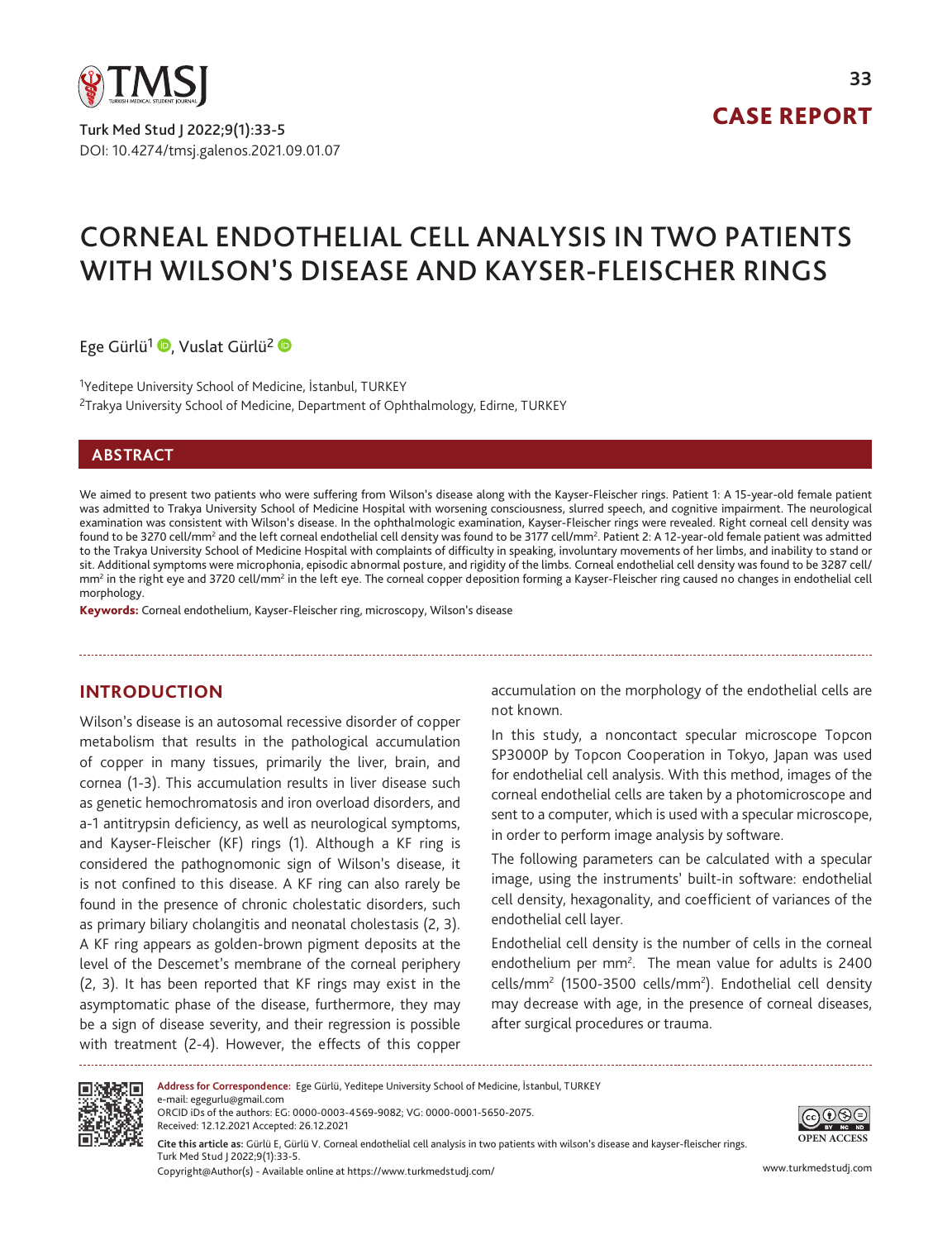The standard deviation of the mean cell area divided by the mean cell area gives the coefficient of variation, which is a unitless number normally less than 0.30.

The percentage of hexagonal cells with 6 apices should ideally approach 100%. Lower percentages indicate a diminishing state of health of the endothelium.

In this case report, we aim to present the corneal endothelial cell analyses of two Wilson's disease patients with KF rings.

### **CASE REPORTS**

**Patient 1:** A 15-year-old female patient who exhibited increasingly worsening unconsciousness with slurred speech and cognitive impairment over the previous two weeks was admitted to Trakya University School of Medicine Hospital. Neurological examination showed emotional lability, motor impersistence, hypokinetic dysarthria, postural and intentional tremor affecting the upper extremities, and overall rigidity. Magnetic resonance imaging showed a symmetrical high signal intensity in the putamen, caudate nucleus, the posterior limb of the internal capsule, and parietal white matter on T2 weighted images, with no atrophic changes. Ophthalmic examination found the visual acuity to be 10/10 in both eyes. KF rings were observed in the stroma of both corneal peripheries with biomicroscope (Figure 1). Corneal endothelial cell analysis was performed with a noncontact specular microscope (Figure 2). The right corneal endothelial cell density was found to be 3270 cell/mm<sup>2</sup> and the left corneal endothelial cell density was 3177 cell/mm<sup>2</sup> (Table 1). The ophthalmoscopic examination was normal.

**Patient 2:** A 12-year-old female patient born to nonconsanguineous parents presented with a five-year history of dysarthria, a four-year history of involuntary movements of limbs, and a one-year history of an inability to stand or sit. The microphonia, which was initially present, progressed to aphonia afterwards. The patient also had a history of episodic



**Figure 1:** Slit-lamp image of the right eye of patient 1. Kayser-Fleischer ring is observed (shown with the arrow).

abnormal posturing and rigidity of limbs. There was no history of jaundice, convulsion, or autonomic disturbances. The ophthalmic evaluation revealed visual acuity to be 10/10 in both eyes. KF rings were observed in both corneas (Figure 3). Corneal endothelial analysis was performed with a noncontact specular microscope (Figure 4), and corneal endothelial cell density was found to be 3287 cell/mm<sup>2</sup> in the right eye and 3720 cell/mm<sup>2</sup> in the left eye (Table 1). No pathology was detected in the ophthalmoscopy.



**Figure 2:** Corneal endothelial cells of the right eye of patient 1 were imaged.



**Figure 3:** Slit-lamp image of the right eye of patient 2. Kayser-Fleischer ring is observed (shown with the arrow).